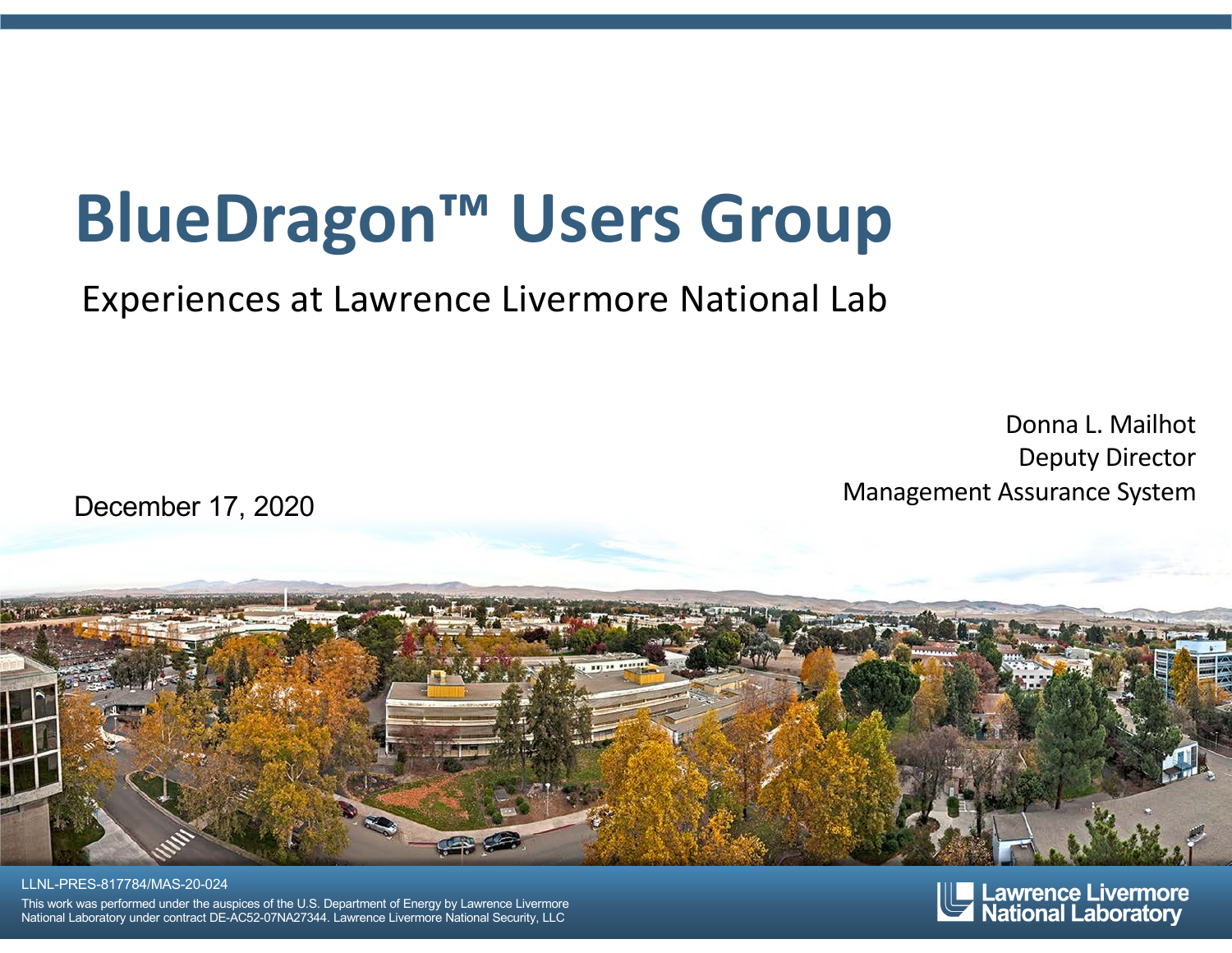## **Organizational Overview**

#### § Organizational Structure

- MAS organization has overall oversight of the CA program
- § Delegated authority to the PADs
	- Assurance Managers generally lead the analysis
	- Involve other organizations as necessary
- Training
	- Initial training on Causal Analysis provided by MAS organization
	- Previously taught an in-hours RCA / Incident Analysis
	- § Very structured and proceduralized

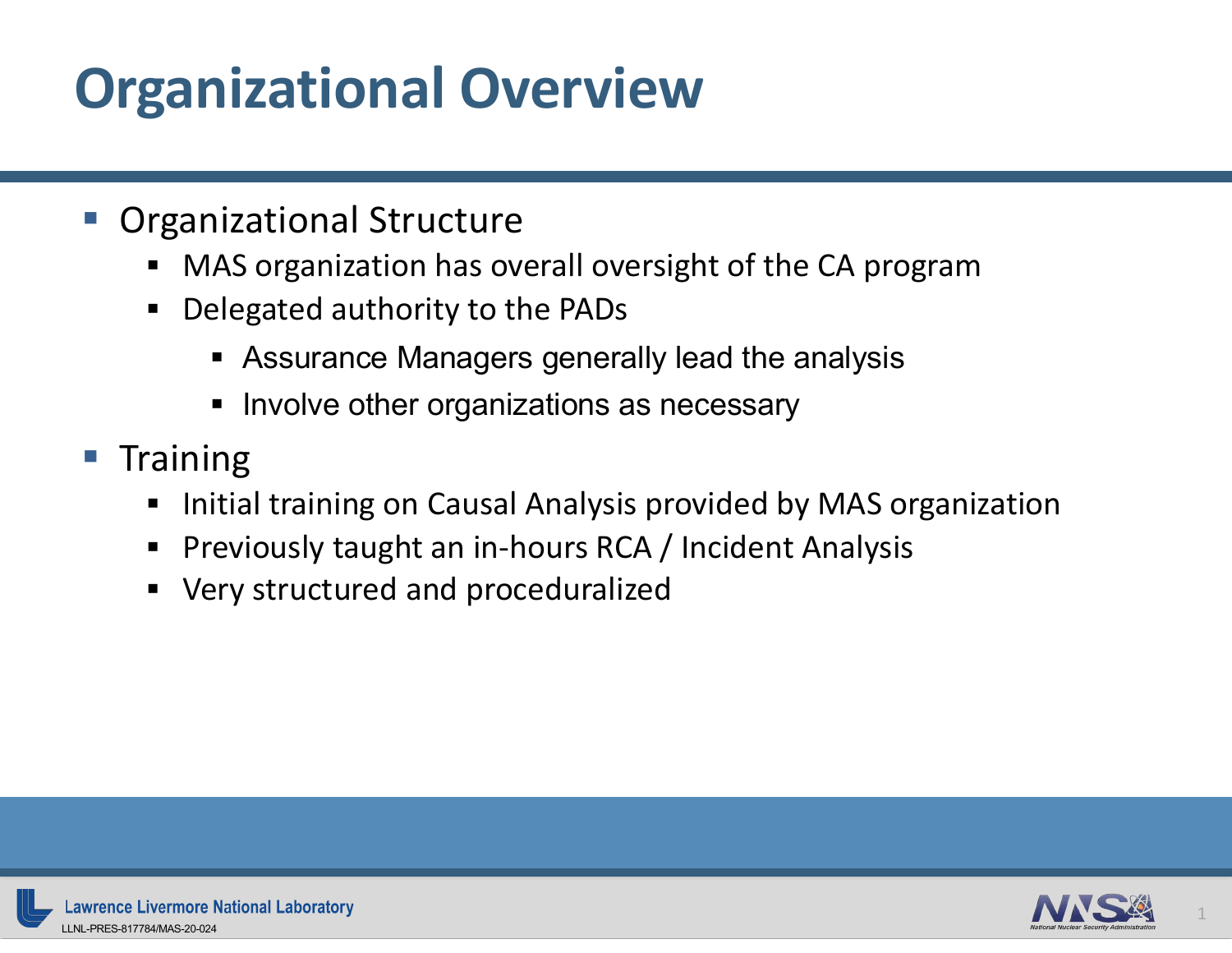#### **Introduction of BlueDragon™ at LLNL**

- First heard of the methodology in early 2018 from a Parent Company
- Decision to bring DLE Technical Services, LLC for on-site training
	- § MAS sponsored the course (2 courses to date: 2018 & 2020)
	- **F** Trained LLNL and LFO personnel (40)
	- **Diverse levels of Causal Analysis Training** 
		- § Brand New to 15+ years experience
- § Gaining momentum in applying the skills
	- Off to a fast start
		- Sample Flashover week following class
	- Larger institutional events still organizational dependent

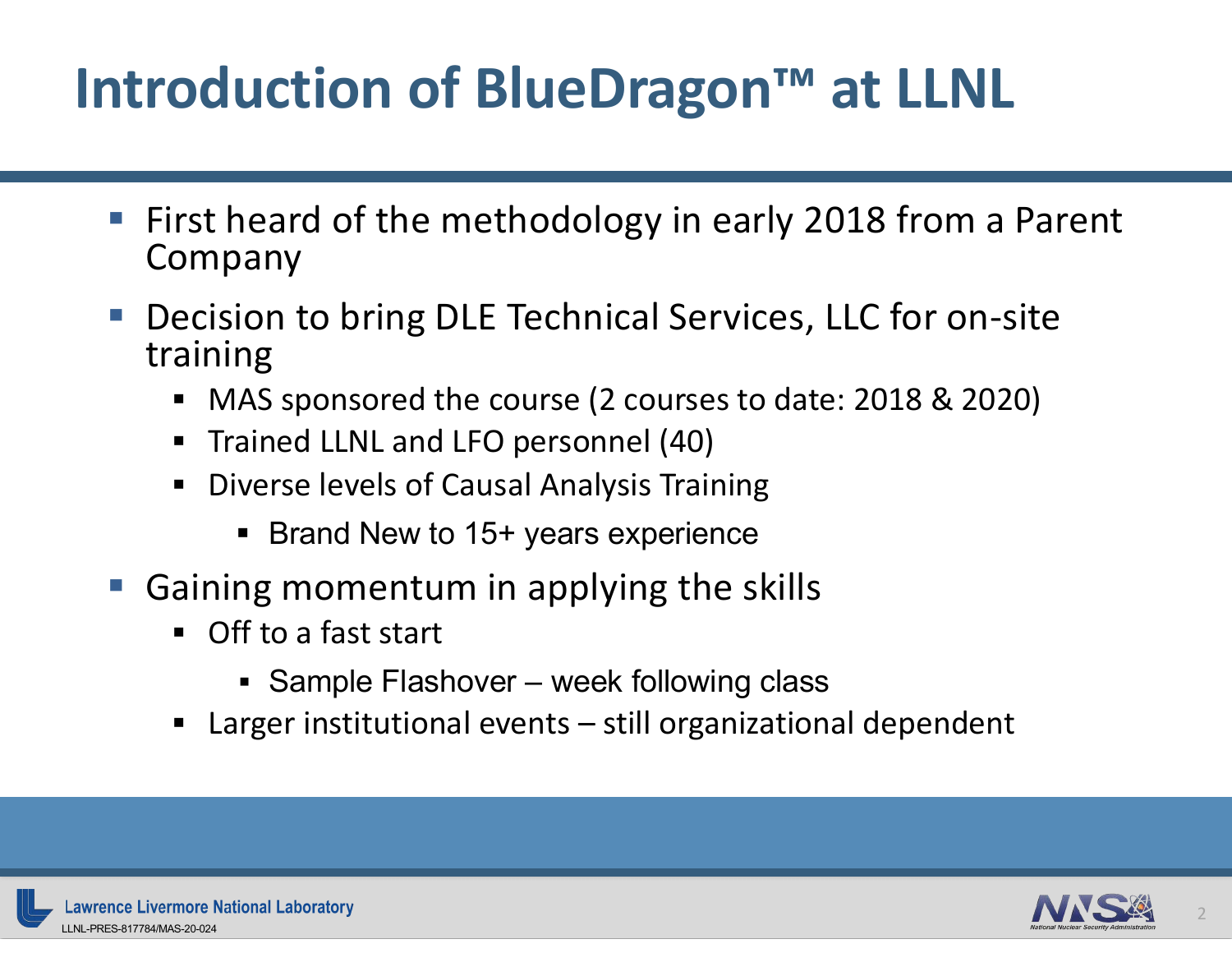## **Putting it to Work - Livermore Examples**

- Hazardous Energy Common Cause Analysis
	- Common Cause Analysis
- Unauthorized Site Access
	- Done in the Current Shelter-in-Place Environment

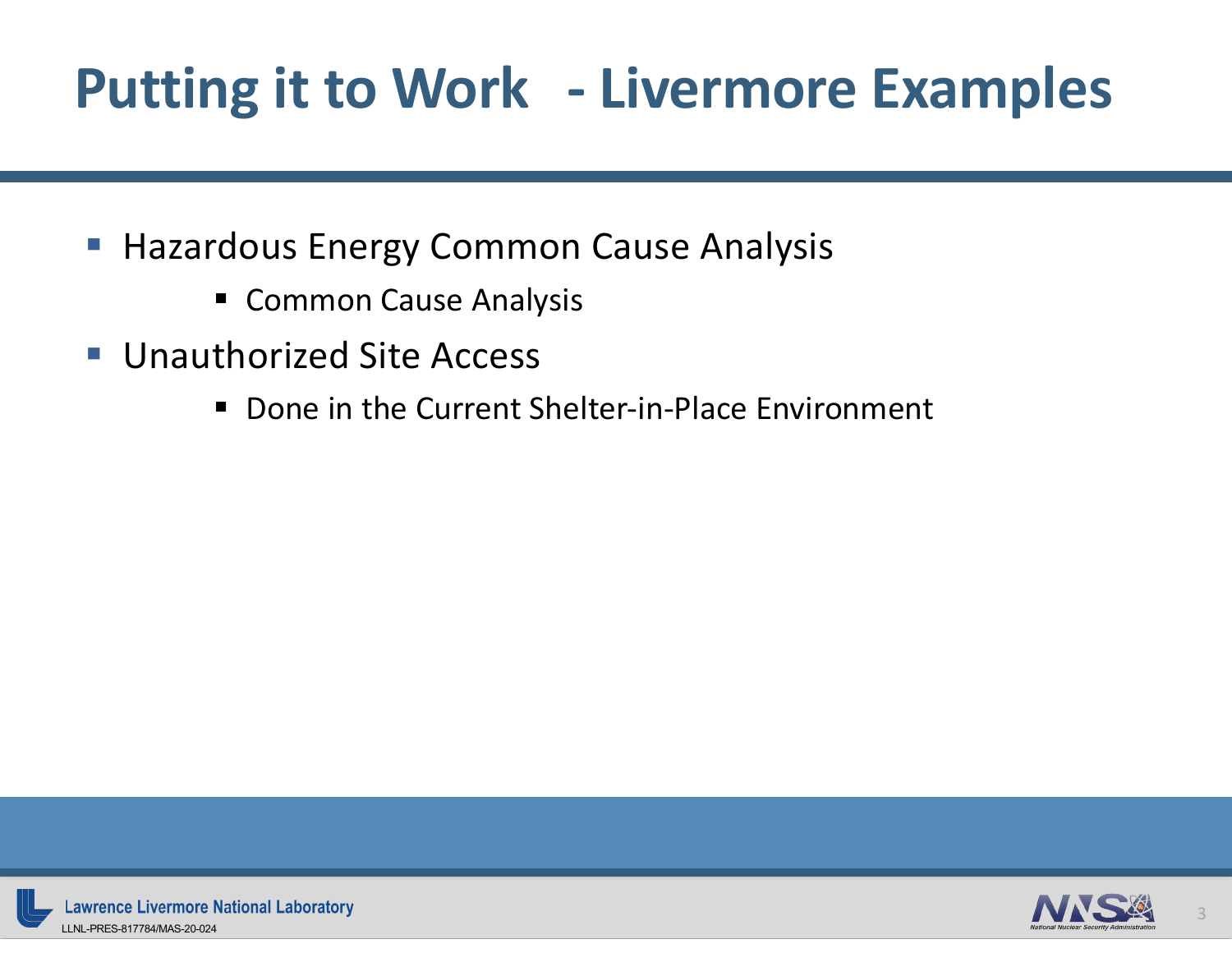## **Hazardous Energy Common Cause Analysis**



**Lawrence Livermore National Laboratory** LLNL-PRES-817784/MAS-20-024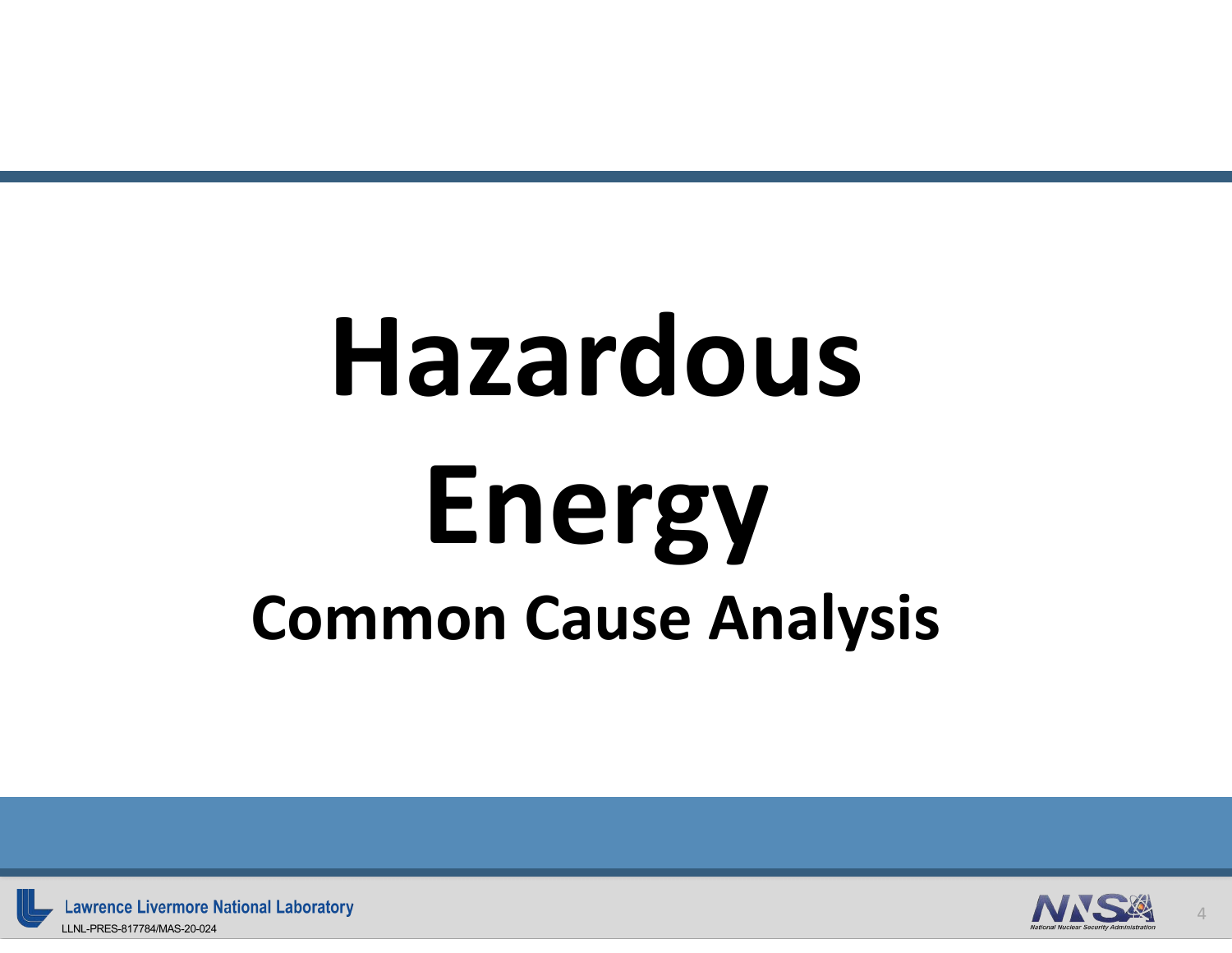## **Hazardous Energy OR – 2016 to present**

- ORPS Events related to hazardous energy
	- 24 events reported in ORPS; several more "Site Reportable"
	- 9 attributed to subcontractors
- Cause Code results
	- 45 different cause codes applies to the events

5

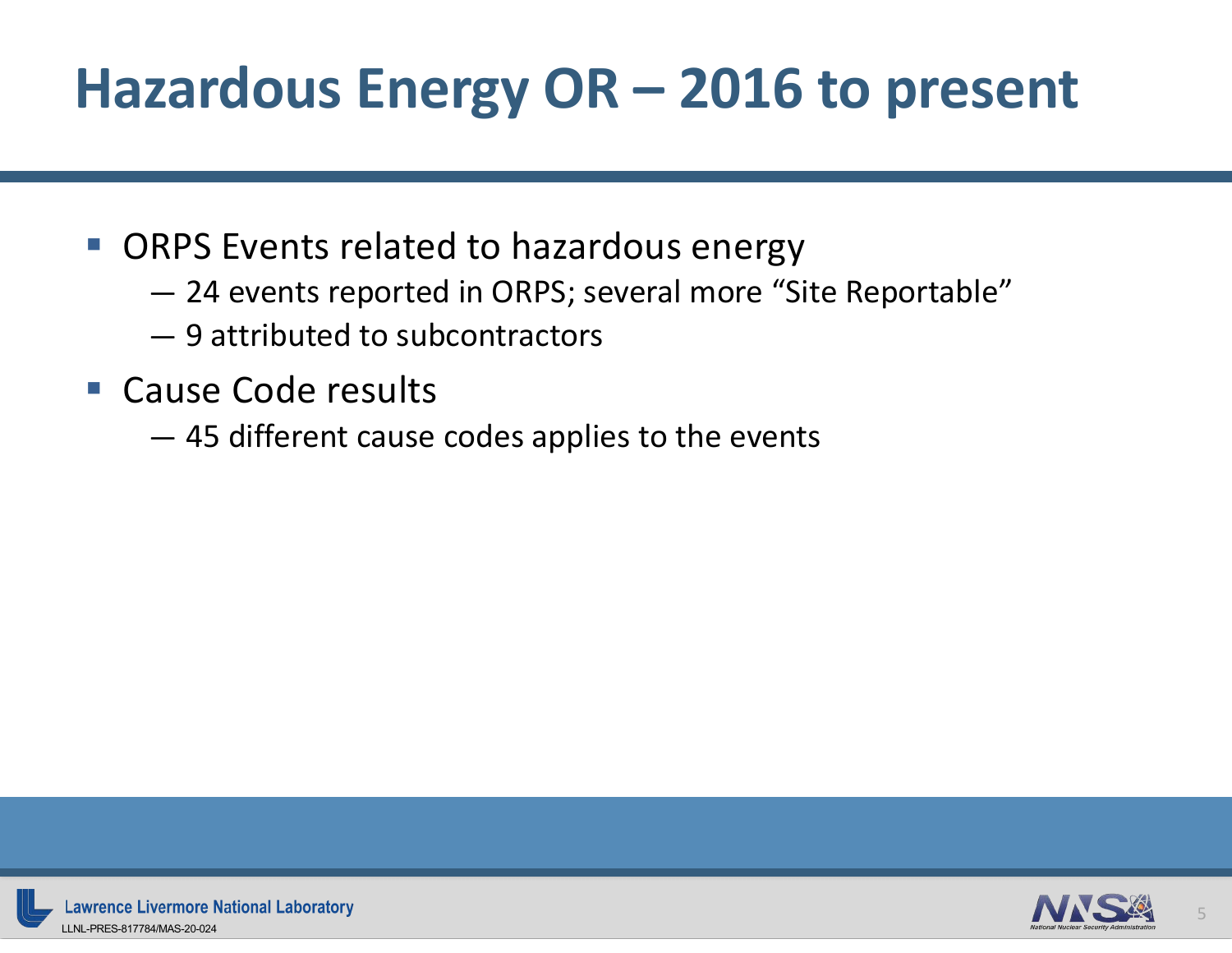## **How BlueDragon™ is applied**

- Utilize the ORPS cause codes from the identified events' previous causal analyses to identify a common theme
- Develop LOIs from the common themed events
- § Perform Socratic Questioning on the LOIs
- Initially evaluated Subcontractors vs Non-Subcontractors
	- Not a significant number of subcontractor events to evaluate.
	- Analysis used the entire data set.

6

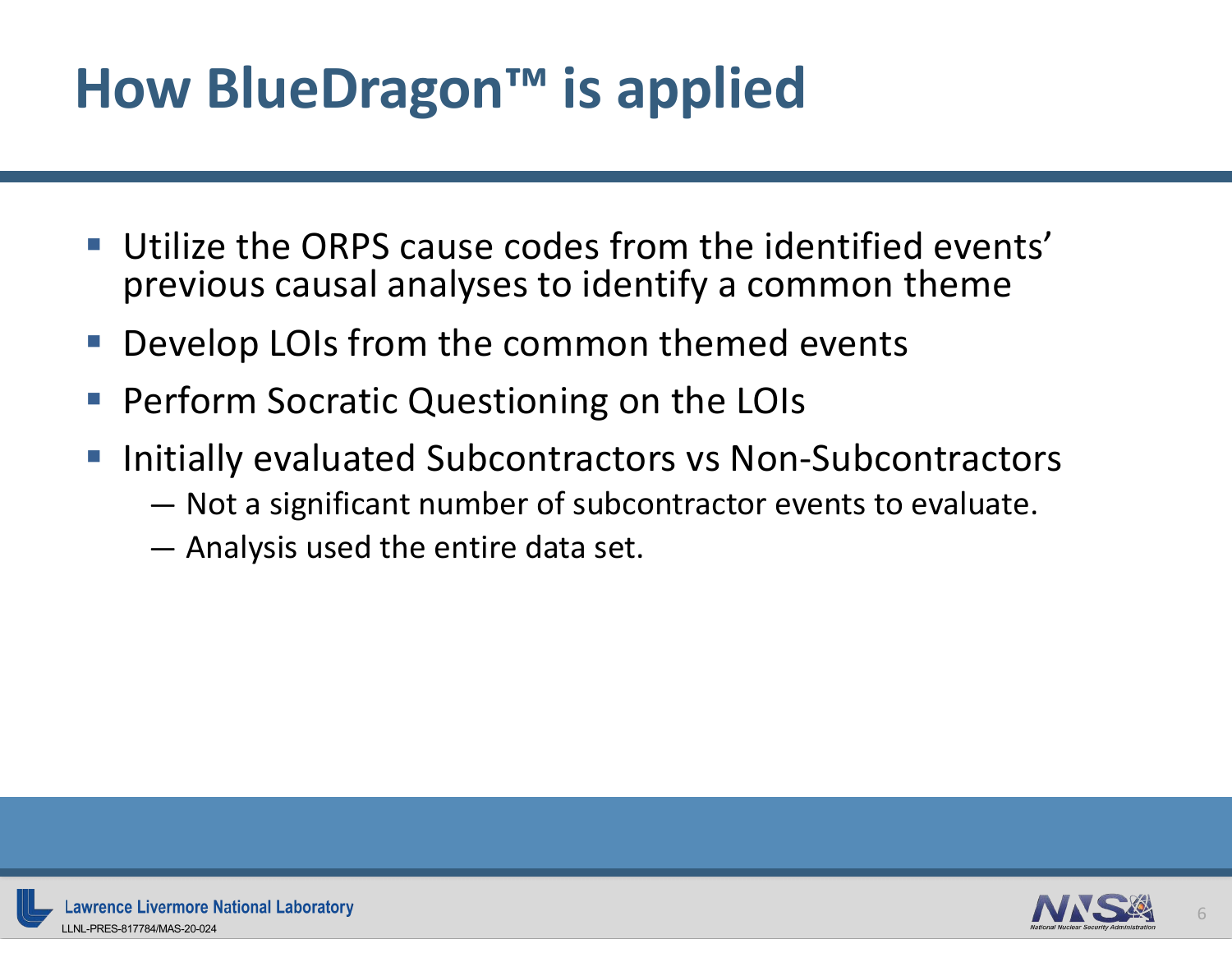#### **Breakdown by Cause Codes**





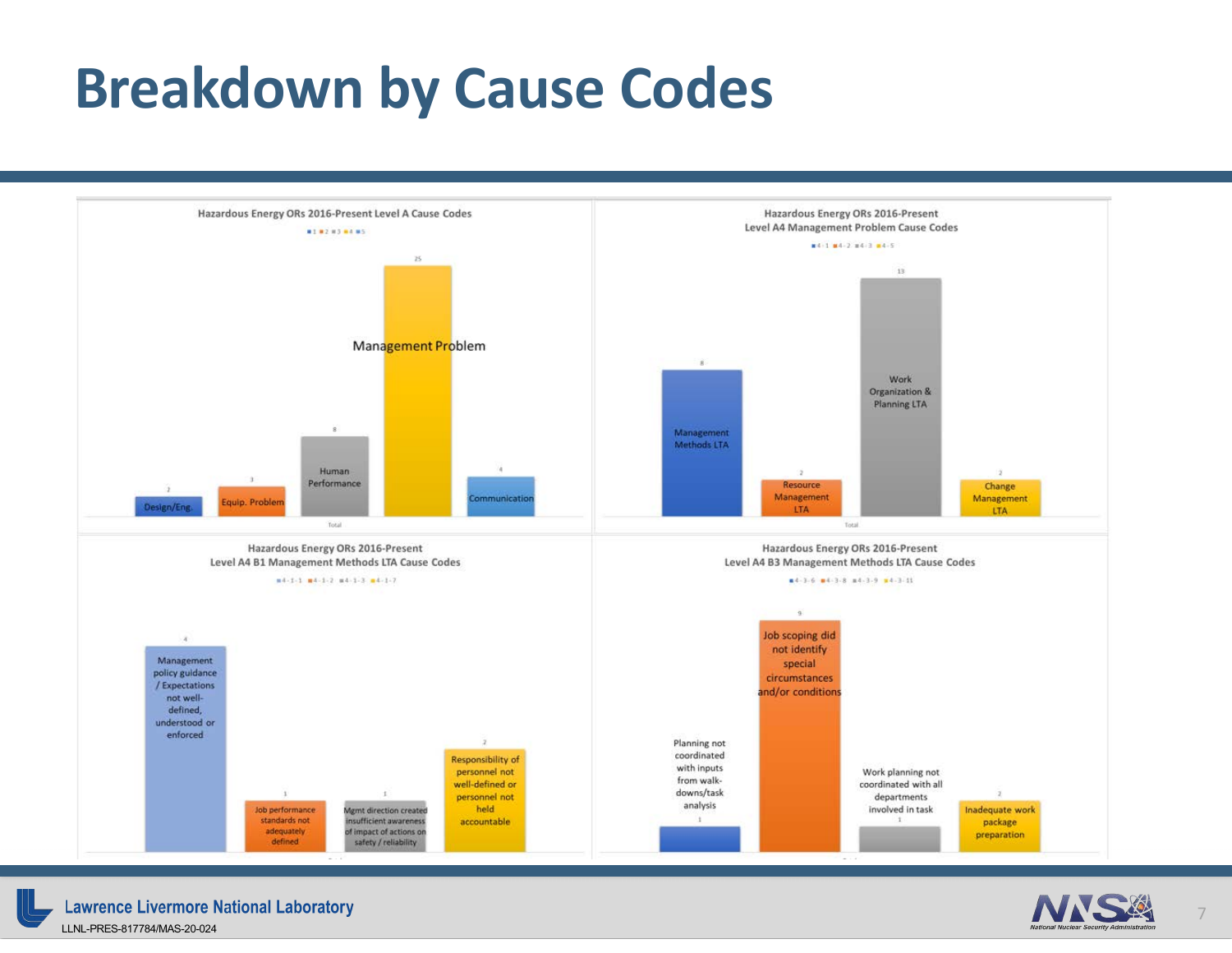#### **Common Cause Codes**

- 4 Instances of A4 B1 C1
	- Management policy guidance / expectations not well-defined, understood or enforced.
- 8 Instances of A4 B3 C8
	- Job Scoping did not identify special circumstances and/or conditions.
- Next Step
	- Further analyze the eight A4 B3 C8 events
	- Generate LOIs based off the A4 B3 C8 events
	- Use Socratic Questioning to evaluate the LOIs

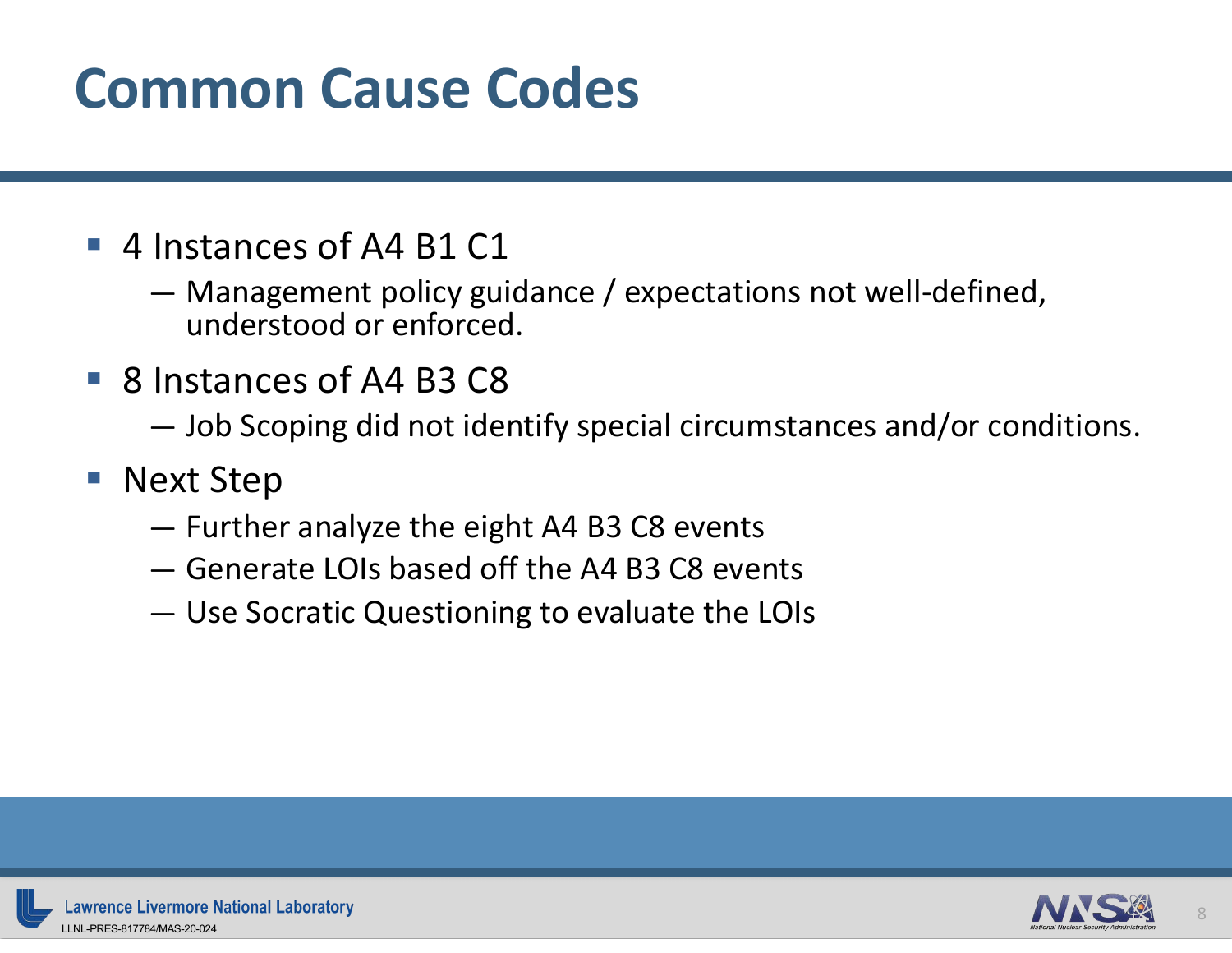#### **Hazardous Energy Common Cause Analysis**

|                                                                                                                              | <b>Hazardous Energy Common Cause Analysis</b>                                                                                                                                                                                 |                                                                                                                                                                                                                                                                                                                                                                                                                                        |                                                                            |                                                                                                                                                                                                                                                                                         |                                                                                          |                                                                                                                                                                                                                                                                                                                                                                                                           |                                                                                                                                                                                                                                                                                                                                                                                                                                                                                                                                                                                                                                                                                   |                                                    |                                                                                                            |                                                                                                                                                                                                            |                                                              |                                                                                                                                                                                                                                                                                                                                                                                                                                                                                                          |                                                                                                                                                                                                                                                                                                                        |                                                                                                                                                                                                                                                                                                                                                                                                                                                     |                                                                                                                                                                                                                                                                                                                                                                                                                                                                                  |                                                                         |                                                                                                                                                                                                                               |                                                                                                                                                                                                                                                                                                                                                                                                                                                                              |                                                                                                                                                                                                                                                                                                                                                                                                                                                                                                          |                                       |                                           |                                                                                                                                                                                                                                                                                                                                                                                                                                                                            |                                               |                        |                                        |                                                                                                                                                                                                                                                                                                                                                                                                                                            |                                                                                                                                            |                                             |                                                                                                                                                                                                                                                                                                                                                                                                                                                                                                                                      |
|------------------------------------------------------------------------------------------------------------------------------|-------------------------------------------------------------------------------------------------------------------------------------------------------------------------------------------------------------------------------|----------------------------------------------------------------------------------------------------------------------------------------------------------------------------------------------------------------------------------------------------------------------------------------------------------------------------------------------------------------------------------------------------------------------------------------|----------------------------------------------------------------------------|-----------------------------------------------------------------------------------------------------------------------------------------------------------------------------------------------------------------------------------------------------------------------------------------|------------------------------------------------------------------------------------------|-----------------------------------------------------------------------------------------------------------------------------------------------------------------------------------------------------------------------------------------------------------------------------------------------------------------------------------------------------------------------------------------------------------|-----------------------------------------------------------------------------------------------------------------------------------------------------------------------------------------------------------------------------------------------------------------------------------------------------------------------------------------------------------------------------------------------------------------------------------------------------------------------------------------------------------------------------------------------------------------------------------------------------------------------------------------------------------------------------------|----------------------------------------------------|------------------------------------------------------------------------------------------------------------|------------------------------------------------------------------------------------------------------------------------------------------------------------------------------------------------------------|--------------------------------------------------------------|----------------------------------------------------------------------------------------------------------------------------------------------------------------------------------------------------------------------------------------------------------------------------------------------------------------------------------------------------------------------------------------------------------------------------------------------------------------------------------------------------------|------------------------------------------------------------------------------------------------------------------------------------------------------------------------------------------------------------------------------------------------------------------------------------------------------------------------|-----------------------------------------------------------------------------------------------------------------------------------------------------------------------------------------------------------------------------------------------------------------------------------------------------------------------------------------------------------------------------------------------------------------------------------------------------|----------------------------------------------------------------------------------------------------------------------------------------------------------------------------------------------------------------------------------------------------------------------------------------------------------------------------------------------------------------------------------------------------------------------------------------------------------------------------------|-------------------------------------------------------------------------|-------------------------------------------------------------------------------------------------------------------------------------------------------------------------------------------------------------------------------|------------------------------------------------------------------------------------------------------------------------------------------------------------------------------------------------------------------------------------------------------------------------------------------------------------------------------------------------------------------------------------------------------------------------------------------------------------------------------|----------------------------------------------------------------------------------------------------------------------------------------------------------------------------------------------------------------------------------------------------------------------------------------------------------------------------------------------------------------------------------------------------------------------------------------------------------------------------------------------------------|---------------------------------------|-------------------------------------------|----------------------------------------------------------------------------------------------------------------------------------------------------------------------------------------------------------------------------------------------------------------------------------------------------------------------------------------------------------------------------------------------------------------------------------------------------------------------------|-----------------------------------------------|------------------------|----------------------------------------|--------------------------------------------------------------------------------------------------------------------------------------------------------------------------------------------------------------------------------------------------------------------------------------------------------------------------------------------------------------------------------------------------------------------------------------------|--------------------------------------------------------------------------------------------------------------------------------------------|---------------------------------------------|--------------------------------------------------------------------------------------------------------------------------------------------------------------------------------------------------------------------------------------------------------------------------------------------------------------------------------------------------------------------------------------------------------------------------------------------------------------------------------------------------------------------------------------|
|                                                                                                                              |                                                                                                                                                                                                                               |                                                                                                                                                                                                                                                                                                                                                                                                                                        | computato<br>Montana faceve<br>Saltanana<br>Malawana                       |                                                                                                                                                                                                                                                                                         |                                                                                          | control process acts.<br>Net titles by fishing                                                                                                                                                                                                                                                                                                                                                            |                                                                                                                                                                                                                                                                                                                                                                                                                                                                                                                                                                                                                                                                                   | <b>SMCMITH POWERS &amp; ROA</b>                    |                                                                                                            |                                                                                                                                                                                                            | <b>DRIAD LIGHT MAY</b><br><b>WWW.</b><br>Wallen Links (1995) |                                                                                                                                                                                                                                                                                                                                                                                                                                                                                                          | <b>DRA-D David Brand</b><br>North Bank (d)                                                                                                                                                                                                                                                                             |                                                                                                                                                                                                                                                                                                                                                                                                                                                     | $\begin{array}{l} \hbox{\small\it CMEB-CTB} \hbox{\small\it B} \hbox{\small\it B} \hbox{\small\it D} \hbox{\small\it D} \hbox{\small\it D} \hbox{\small\it D} \hbox{\small\it D} \hbox{\small\it D} \hbox{\small\it D} \hbox{\small\it D} \hbox{\small\it D} \hbox{\small\it D} \hbox{\small\it D} \hbox{\small\it D} \hbox{\small\it D} \hbox{\small\it D} \hbox{\small\it D} \hbox{\small\it D} \hbox{\small\it D} \hbox{\small\it D} \hbox{\small\it D} \hbox{\small\it D} \$ |                                                                         | <b>DRIAR baseball</b>                                                                                                                                                                                                         |                                                                                                                                                                                                                                                                                                                                                                                                                                                                              | <b>MACALLATER Trees</b><br>$\frac{1}{2}$                                                                                                                                                                                                                                                                                                                                                                                                                                                                 | colloide (Van Trang                   |                                           |                                                                                                                                                                                                                                                                                                                                                                                                                                                                            |                                               |                        |                                        |                                                                                                                                                                                                                                                                                                                                                                                                                                            |                                                                                                                                            |                                             |                                                                                                                                                                                                                                                                                                                                                                                                                                                                                                                                      |
|                                                                                                                              |                                                                                                                                                                                                                               |                                                                                                                                                                                                                                                                                                                                                                                                                                        |                                                                            |                                                                                                                                                                                                                                                                                         |                                                                                          | Distance.                                                                                                                                                                                                                                                                                                                                                                                                 |                                                                                                                                                                                                                                                                                                                                                                                                                                                                                                                                                                                                                                                                                   |                                                    |                                                                                                            |                                                                                                                                                                                                            | $-96$                                                        | <b>Candi</b>                                                                                                                                                                                                                                                                                                                                                                                                                                                                                             |                                                                                                                                                                                                                                                                                                                        |                                                                                                                                                                                                                                                                                                                                                                                                                                                     |                                                                                                                                                                                                                                                                                                                                                                                                                                                                                  |                                                                         | Nothing 1                                                                                                                                                                                                                     |                                                                                                                                                                                                                                                                                                                                                                                                                                                                              |                                                                                                                                                                                                                                                                                                                                                                                                                                                                                                          |                                       |                                           |                                                                                                                                                                                                                                                                                                                                                                                                                                                                            |                                               |                        |                                        |                                                                                                                                                                                                                                                                                                                                                                                                                                            |                                                                                                                                            |                                             |                                                                                                                                                                                                                                                                                                                                                                                                                                                                                                                                      |
|                                                                                                                              |                                                                                                                                                                                                                               |                                                                                                                                                                                                                                                                                                                                                                                                                                        |                                                                            | PROGRAMS / PROCESSES / PROCEDURES                                                                                                                                                                                                                                                       |                                                                                          |                                                                                                                                                                                                                                                                                                                                                                                                           |                                                                                                                                                                                                                                                                                                                                                                                                                                                                                                                                                                                                                                                                                   |                                                    | PEOPLE / HUMAN FACTORS                                                                                     |                                                                                                                                                                                                            |                                                              |                                                                                                                                                                                                                                                                                                                                                                                                                                                                                                          | <b>TOOLS / EQUIPMENT</b>                                                                                                                                                                                                                                                                                               |                                                                                                                                                                                                                                                                                                                                                                                                                                                     |                                                                                                                                                                                                                                                                                                                                                                                                                                                                                  |                                                                         | <b>ENVIRONMENTAL FACTORS</b>                                                                                                                                                                                                  |                                                                                                                                                                                                                                                                                                                                                                                                                                                                              |                                                                                                                                                                                                                                                                                                                                                                                                                                                                                                          |                                       |                                           |                                                                                                                                                                                                                                                                                                                                                                                                                                                                            |                                               |                        |                                        |                                                                                                                                                                                                                                                                                                                                                                                                                                            |                                                                                                                                            |                                             |                                                                                                                                                                                                                                                                                                                                                                                                                                                                                                                                      |
|                                                                                                                              | <b>Wy Wild:</b><br><b>Million Barrows India</b><br>Taxabar                                                                                                                                                                    | <b>Myse Heart</b>                                                                                                                                                                                                                                                                                                                                                                                                                      | <b>Buildingham</b><br>meland by the                                        | <b>Vallentister</b><br><b>Millered Section</b>                                                                                                                                                                                                                                          | <b>Hornsbeat</b><br><b><i><u>Informal</u></i></b>                                        | Walgramsen<br>telepristic Re<br><b>Institute</b>                                                                                                                                                                                                                                                                                                                                                          | (Tell Pelgi (Finant)                                                                                                                                                                                                                                                                                                                                                                                                                                                                                                                                                                                                                                                              | <b>MASSAGERS MARINE</b><br>S. A. Partiettut 21     | Wyses Number                                                                                               | Myses Paides<br>mineral and<br>sales!                                                                                                                                                                      | <b>The bac fix abance</b><br>Patentinan<br>Additional        |                                                                                                                                                                                                                                                                                                                                                                                                                                                                                                          | <b>Myan Free Int</b><br>Refer to be<br>Threat                                                                                                                                                                                                                                                                          | <b>White Section</b><br>and Sourcester                                                                                                                                                                                                                                                                                                                                                                                                              | <b>ANY AD IN THE</b><br>indelimity of<br>division the future.<br>The article just                                                                                                                                                                                                                                                                                                                                                                                                | <b>Build for forest</b><br><b>COMPANIES</b><br>PERSONALES<br>PERSONALES | we should be<br><b>Ith raise!</b>                                                                                                                                                                                             | <b>Constitute Links</b><br><b>Middleton Da (Ho)</b>                                                                                                                                                                                                                                                                                                                                                                                                                          | $\frac{1}{\sqrt{2}}\frac{1}{\sqrt{2}}\frac{1}{\sqrt{2}}\frac{1}{\sqrt{2}}\frac{1}{\sqrt{2}}\frac{1}{\sqrt{2}}\frac{1}{\sqrt{2}}\frac{1}{\sqrt{2}}\frac{1}{\sqrt{2}}\frac{1}{\sqrt{2}}\frac{1}{\sqrt{2}}\frac{1}{\sqrt{2}}\frac{1}{\sqrt{2}}\frac{1}{\sqrt{2}}\frac{1}{\sqrt{2}}\frac{1}{\sqrt{2}}\frac{1}{\sqrt{2}}\frac{1}{\sqrt{2}}\frac{1}{\sqrt{2}}\frac{1}{\sqrt{2}}\frac{1}{\sqrt{2}}\frac{1}{\sqrt{2}}$                                                                                           | <b>Ad managed such as</b>             | <b>RESIDENCE</b><br>RATHLIGHT             |                                                                                                                                                                                                                                                                                                                                                                                                                                                                            | <b>The Corporation</b>                        |                        |                                        | $\begin{tabular}{ c c } \hline \multicolumn{3}{ c }{\multicolumn{3}{ c }{\multicolumn{3}{ c }{\multicolumn{3}{ c }{\multicolumn{3}{ c }{\multicolumn{3}{ c }{\multicolumn{3}{ c }{\multicolumn{3}{ c }{\multicolumn{3}{ c }{\multicolumn{3}{ c }{\multicolumn{3}{ c }{\multicolumn{3}{ c }{\multicolumn{3}{ c }{\multicolumn{3}{ c }{\multicolumn{3}{ c }{\multicolumn{3}{ c }{\multicolumn{3}{ c }{\multicolumn{3}{ c }{\multicolumn{3}{$ | <b>Telephone</b>                                                                                                                           | <b><i>Middle Ballie</i></b>                 | <b>MESSING</b>                                                                                                                                                                                                                                                                                                                                                                                                                                                                                                                       |
|                                                                                                                              | $\begin{array}{r} \begin{array}{c} \text{in } \texttt{F} \text{ is not a}\\ \text{in } \texttt{F} \text{ is not a}\\ \text{in } \texttt{F} \text{ is not a}\\ \text{in } \texttt{F} \text{ is not a} \end{array} \end{array}$ | <b>Call of parentship</b>                                                                                                                                                                                                                                                                                                                                                                                                              | $\frac{1}{\log\log\log n}$                                                 | $\begin{array}{l} \begin{array}{c} \text{We have } \text{trivial} \\ \text{there exists} \\ \text{infinite} \end{array} \end{array}$                                                                                                                                                    |                                                                                          | Telephone Street                                                                                                                                                                                                                                                                                                                                                                                          | There are a<br>Designative<br>Pergerakan at the<br>$rac{1}{2}$<br><b>Basic Market</b>                                                                                                                                                                                                                                                                                                                                                                                                                                                                                                                                                                                             | he paint blasting<br>For earlies                   | has safed at parent<br>Third back<br>management                                                            | $\begin{tabular}{ c c } \hline & Neck \\ \hline \hline \hline \end{tabular}$                                                                                                                               | <b>The Seconds</b>                                           | <b>Principal Strike of</b>                                                                                                                                                                                                                                                                                                                                                                                                                                                                               | <b>Bernstein dras in</b><br>$\begin{array}{c} \begin{array}{c} \text{We can prove} \\ \text{or before} \\ \text{for the same set} \end{array} \\ \begin{array}{c} \text{or we have} \\ \text{for the same set} \\ \text{for the same set} \end{array} \end{array}$<br>the fight refligeation<br>frameworks<br>fighting | toms.                                                                                                                                                                                                                                                                                                                                                                                                                                               | <b>GREATER</b><br>determined                                                                                                                                                                                                                                                                                                                                                                                                                                                     | <b>Tel: Edit columns</b><br>recherly the obtains.<br>Todayan charges    | <b>Televis Life</b><br>Television<br>Communication                                                                                                                                                                            | <b>Ryle Autrent</b><br><b>JERUAL</b>                                                                                                                                                                                                                                                                                                                                                                                                                                         | <b>Very older local de</b><br>$\frac{1}{2} \left( \frac{1}{2} \right) \left( \frac{1}{2} \right) \left( \frac{1}{2} \right) \left( \frac{1}{2} \right) \left( \frac{1}{2} \right) \left( \frac{1}{2} \right) \left( \frac{1}{2} \right) \left( \frac{1}{2} \right) \left( \frac{1}{2} \right) \left( \frac{1}{2} \right) \left( \frac{1}{2} \right) \left( \frac{1}{2} \right) \left( \frac{1}{2} \right) \left( \frac{1}{2} \right) \left( \frac{1}{2} \right) \left( \frac{1}{2} \right) \left( \frac$ |                                       | le, comi s pro<br><b>Baltimore at the</b> | $\begin{tabular}{ c c } \hline \multicolumn{1}{ c }{\textbf{Poisson}}\\ \hline \multicolumn{1}{ c }{\textbf{Poisson}}\\ \hline \multicolumn{1}{ c }{\textbf{Poisson}}\\ \hline \multicolumn{1}{ c }{\textbf{Poisson}}\\ \hline \multicolumn{1}{ c }{\textbf{Poisson}}\\ \hline \multicolumn{1}{ c }{\textbf{Poisson}}\\ \hline \multicolumn{1}{ c }{\textbf{Poisson}}\\ \hline \multicolumn{1}{ c }{\textbf{Poisson}}\\ \hline \multicolumn{1}{ c }{\textbf{Poisson}}\\ \$ | <b>Text African Fund</b><br><b>THEMANY</b>    | Paint Programs         |                                        | $\frac{1}{\sqrt{2}}$                                                                                                                                                                                                                                                                                                                                                                                                                       | <b>In automobile Hall</b><br>Address Provid-Str.                                                                                           | $\frac{\lambda_{\rm DM}}{\lambda_{\rm DM}}$ | $\begin{tabular}{ c c } \hline \multicolumn{1}{ c }{\hspace{1.5em}} \multicolumn{1}{ c }{\hspace{1.5em}} \multicolumn{1}{ c }{\hspace{1.5em}}\hline \multicolumn{1}{ c }{\hspace{1.5em}}\hline \multicolumn{1}{ c }{\hspace{1.5em}}\hline \multicolumn{1}{ c }{\hspace{1.5em}}\hline \multicolumn{1}{ c }{\hspace{1.5em}}\hline \multicolumn{1}{ c }{\hspace{1.5em}}\hline \multicolumn{1}{ c }{\hspace{1.5em}}\hline \multicolumn$<br><b>By Floorband</b><br>$\frac{1}{\sqrt{2}}$                                                   |
|                                                                                                                              | datasis sons far<br>Escriptores et el.<br>Tra parte titus                                                                                                                                                                     | Detectionals.<br>New automobile<br>ALCOHOLIGE                                                                                                                                                                                                                                                                                                                                                                                          | The services may also<br>hold address searching<br>was.<br><b>Director</b> | Thursday.                                                                                                                                                                                                                                                                               | The contractors<br>The Philadelphia and the<br><b>Reachers</b><br><b>Distribuição</b> IV | <b>The improved at the</b><br>$\begin{array}{l} \hbox{a) the 1D} \hbox{A} \hbox{A} \hbox{B} \hbox{B} \hbox{C} \hbox{D} \hbox{A} \hbox{A} \hbox{A} \hbox{A} \hbox{A} \hbox{A} \hbox{A} \hbox{A} \hbox{A} \hbox{A} \hbox{A} \hbox{A} \hbox{A} \hbox{A} \hbox{A} \hbox{A} \hbox{A} \hbox{A} \hbox{A} \hbox{A} \hbox{A} \hbox{A} \hbox{A} \hbox{A} \hbox{A} \hbox{A} \hbox{A} \hbox{$<br><b>European List</b> | $\begin{array}{l} \begin{array}{c} \text{nontrivial} \\ \text{nontrivial} \end{array} \end{array}$<br>TH AUROR OF                                                                                                                                                                                                                                                                                                                                                                                                                                                                                                                                                                 | at thermodyna<br>Redolfra fasci<br>d'Orangels care | $\begin{array}{c} \text{Therefore} \\ \text{converms} \end{array}$<br><b>Canadian Avenue</b><br>The castle | <b>Sciences</b>                                                                                                                                                                                            | Weldfield make                                               | $\begin{tabular}{ c c } \hline \textbf{MSE} & \textbf{MSE} & \textbf{MSE} \\ \hline \textbf{MSE} & \textbf{MSE} & \textbf{MSE} \\ \hline \textbf{MSE} & \textbf{MSE} & \textbf{MSE} \\ \hline \textbf{MSE} & \textbf{MSE} & \textbf{MSE} \\ \hline \end{tabular}$<br>$\begin{array}{l} \begin{array}{l} \mbox{In addition,}\\ \mbox{intra of a 14} \\ \mbox{intra of a 16} \\ \mbox{intra of 16} \\ \mbox{intra of 16} \\ \mbox{intra of 16} \\ \mbox{intra of 16} \\ \mbox{in} \end{array} \end{array}$ |                                                                                                                                                                                                                                                                                                                        | $\begin{tabular}{ c c c c } \hline \hline \multicolumn{1}{ c }{\textbf{M}} & \multicolumn{1}{ c }{\textbf{M}} & \multicolumn{1}{ c }{\textbf{M}} & \multicolumn{1}{ c }{\textbf{M}} & \multicolumn{1}{ c }{\textbf{M}} & \multicolumn{1}{ c }{\textbf{M}} & \multicolumn{1}{ c }{\textbf{M}} & \multicolumn{1}{ c }{\textbf{M}} & \multicolumn{1}{ c }{\textbf{M}} & \multicolumn{1}{ c }{\textbf{M}} & \multicolumn{1}{ c }{\textbf{M}} &$<br>let. | 明                                                                                                                                                                                                                                                                                                                                                                                                                                                                                | collabora Ma Job.                                                       | they be undertook<br>a single face?<br>190°38                                                                                                                                                                                 | <b>ALGOT PR V LIB</b>                                                                                                                                                                                                                                                                                                                                                                                                                                                        |                                                                                                                                                                                                                                                                                                                                                                                                                                                                                                          |                                       |                                           | With places is not                                                                                                                                                                                                                                                                                                                                                                                                                                                         | <b>STORED IN</b><br>tool air clarat.<br>Side: | <b>STATE OF STREET</b> | <b>ASSESSMENT</b><br>additional scient | atasi Ayri<br>minta dan De<br>minta dan                                                                                                                                                                                                                                                                                                                                                                                                    | <b>The course</b><br>newtherliber work<br>TMS They many<br>midwachen<br>Heining                                                            |                                             | $\frac{\partial^2 \mathcal{L}(\mathcal{L})}{\partial \mathcal{L}(\mathcal{L})}$<br>MATELIA HAL<br><b>Green Life</b>                                                                                                                                                                                                                                                                                                                                                                                                                  |
|                                                                                                                              | $\begin{tabular}{ c c } \hline Insetpm & \\ \hline \end{tabular}$                                                                                                                                                             | protective of talants.                                                                                                                                                                                                                                                                                                                                                                                                                 | surang patients                                                            | The company come<br>- the profiles<br>- managed happen                                                                                                                                                                                                                                  |                                                                                          | semic bicycles                                                                                                                                                                                                                                                                                                                                                                                            | $\begin{array}{l} \begin{array}{c} \text{non-zero real} \\ \text{non-zero real} \end{array} \\ \begin{array}{c} \text{non-zero real} \\ \text{non-zero real} \end{array} \end{array}$                                                                                                                                                                                                                                                                                                                                                                                                                                                                                             |                                                    |                                                                                                            | $\begin{array}{l} \begin{array}{c} \text{non-mass} \\ \text{non-mass} \end{array} \end{array}$                                                                                                             | The addition and<br>Market School                            |                                                                                                                                                                                                                                                                                                                                                                                                                                                                                                          |                                                                                                                                                                                                                                                                                                                        | <b>Part charge on Lots</b><br>mi mainté                                                                                                                                                                                                                                                                                                                                                                                                             | Litten column a<br><b>TITES departs</b><br>$\frac{d\ln\left(1+\delta\right)}{d\ln\left(1+\delta\right)}$                                                                                                                                                                                                                                                                                                                                                                         |                                                                         | $\begin{array}{l} \begin{array}{c} \hline \text{M} \text{ (H)} \text{ (H)} \text{ (H)} \end{array} \\ \begin{array}{c} \text{M} \text{ (H)} \text{ (H)} \text{ (H)} \text{ (H)} \end{array} \end{array}$                      | <b>The programmer</b>                                                                                                                                                                                                                                                                                                                                                                                                                                                        |                                                                                                                                                                                                                                                                                                                                                                                                                                                                                                          |                                       |                                           | <b>De sieuen all</b><br>albruha)<br>matelante                                                                                                                                                                                                                                                                                                                                                                                                                              | Property lies                                 |                        |                                        |                                                                                                                                                                                                                                                                                                                                                                                                                                            | $\begin{tabular}{ c c } \hline $0,100$ & $0.00000$ \\ \hline 0.00000$ & $0.00000$ \\ \hline 0.000000$ & $0.00000$ \\ \hline \end{tabular}$ |                                             | $\begin{tabular}{ c c } \hline a unitable function\\ \hline each line with $x$\\ \hline \end{tabular}$<br>$\begin{array}{ l } \hline \textbf{v} \textbf{u} \textbf{f} \textbf{u} \textbf{u} \textbf{f} \textbf{u} \textbf{f} \textbf{u} \textbf{f} \textbf{f} \textbf{f} \textbf{f} \textbf{f} \textbf{f} \textbf{f} \textbf{f} \textbf{f} \textbf{f} \textbf{f} \textbf{f} \textbf{f} \textbf{f} \textbf{f} \textbf{f} \textbf{f} \textbf{f} \textbf{f} \textbf{f} \textbf{f} \textbf{f} \textbf{f} \textbf{f} \textbf{f} \textbf{$ |
|                                                                                                                              |                                                                                                                                                                                                                               | $\begin{tabular}{ c c } \hline \multicolumn{1}{ c }{\textbf{A} & \multicolumn{1}{ c }{\textbf{A} & \multicolumn{1}{ c }{\textbf{A} & \multicolumn{1}{ c }{\textbf{A} & \multicolumn{1}{ c }{\textbf{A} & \multicolumn{1}{ c }{\textbf{A} & \multicolumn{1}{ c }{\textbf{A} & \multicolumn{1}{ c }{\textbf{A} & \multicolumn{1}{ c }{\textbf{A} & \multicolumn{1}{ c }{\textbf{A} & \multicolumn{1}{ c }{\textbf{A} & \multicolumn{1}{$ |                                                                            | $\begin{array}{l} \begin{array}{c} \text{In each of } \text{test} \\ \text{with } \text{select} \\ \text{and } \text{test} \end{array} \end{array}$                                                                                                                                     |                                                                                          | Carylei Hy<br>Tomorrow's<br>Light Holest of a                                                                                                                                                                                                                                                                                                                                                             | <b>Windows</b><br>$\begin{tabular}{ c c } \hline new test andto be the sameof the first sideof the second sideof the second sideof the second sideof the second sideof the second sideof the second sideof the second sideof the second sideof the second sideof the second sideof the second sideof the second sideof the second sideof the second sideof the second sideof the second sideof the second sideof the second sideof the second sideof the second sideof the second sideof the second sideof the second sideof the second sideof the second sideof the second sideof the second sideof the second sideof the second sideof the second sideof the second sideof the$ |                                                    |                                                                                                            |                                                                                                                                                                                                            |                                                              |                                                                                                                                                                                                                                                                                                                                                                                                                                                                                                          |                                                                                                                                                                                                                                                                                                                        |                                                                                                                                                                                                                                                                                                                                                                                                                                                     |                                                                                                                                                                                                                                                                                                                                                                                                                                                                                  |                                                                         | We can had think Libby<br>Institution the<br>distribution of the set of the red of the control                                                                                                                                | $\begin{tabular}{ c c } \hline & 0.01000 \\ \hline \hline 0.0100 \\ \hline \end{tabular}$                                                                                                                                                                                                                                                                                                                                                                                    |                                                                                                                                                                                                                                                                                                                                                                                                                                                                                                          |                                       |                                           |                                                                                                                                                                                                                                                                                                                                                                                                                                                                            | West Street                                   |                        |                                        |                                                                                                                                                                                                                                                                                                                                                                                                                                            |                                                                                                                                            |                                             |                                                                                                                                                                                                                                                                                                                                                                                                                                                                                                                                      |
|                                                                                                                              |                                                                                                                                                                                                                               | the property of the property of<br><b>Scalification Includes</b>                                                                                                                                                                                                                                                                                                                                                                       |                                                                            |                                                                                                                                                                                                                                                                                         |                                                                                          |                                                                                                                                                                                                                                                                                                                                                                                                           |                                                                                                                                                                                                                                                                                                                                                                                                                                                                                                                                                                                                                                                                                   |                                                    |                                                                                                            |                                                                                                                                                                                                            |                                                              |                                                                                                                                                                                                                                                                                                                                                                                                                                                                                                          |                                                                                                                                                                                                                                                                                                                        | Person furnish<br>pins.                                                                                                                                                                                                                                                                                                                                                                                                                             |                                                                                                                                                                                                                                                                                                                                                                                                                                                                                  |                                                                         | $\begin{tabular}{ c c } \hline \texttt{Im}(x) & \texttt{Im}(x) & \texttt{Im}(x)\\ \hline \texttt{min}(x) & \texttt{Im}(x) & \texttt{Im}(x)\\ \hline \texttt{min}(x) & \texttt{Im}(x) & \texttt{Im}(x)\\ \hline \end{tabular}$ | Ordinates<br>Material<br>Thermodel                                                                                                                                                                                                                                                                                                                                                                                                                                           |                                                                                                                                                                                                                                                                                                                                                                                                                                                                                                          |                                       |                                           |                                                                                                                                                                                                                                                                                                                                                                                                                                                                            |                                               |                        |                                        |                                                                                                                                                                                                                                                                                                                                                                                                                                            |                                                                                                                                            |                                             |                                                                                                                                                                                                                                                                                                                                                                                                                                                                                                                                      |
|                                                                                                                              |                                                                                                                                                                                                                               | <b>Personal</b>                                                                                                                                                                                                                                                                                                                                                                                                                        |                                                                            |                                                                                                                                                                                                                                                                                         |                                                                                          |                                                                                                                                                                                                                                                                                                                                                                                                           |                                                                                                                                                                                                                                                                                                                                                                                                                                                                                                                                                                                                                                                                                   |                                                    |                                                                                                            |                                                                                                                                                                                                            |                                                              |                                                                                                                                                                                                                                                                                                                                                                                                                                                                                                          |                                                                                                                                                                                                                                                                                                                        | Mahanistritti Af<br>Internetta imien<br>India fra Nobl                                                                                                                                                                                                                                                                                                                                                                                              |                                                                                                                                                                                                                                                                                                                                                                                                                                                                                  |                                                                         |                                                                                                                                                                                                                               | $\begin{tabular}{ c c } \hline \hline \textbf{or} & \textbf{in} & \textbf{in} \\ \hline \textbf{in} & \textbf{in} & \textbf{in} \\ \hline \textbf{in} & \textbf{in} & \textbf{in} \\ \hline \textbf{in} & \textbf{in} & \textbf{in} \\ \hline \textbf{in} & \textbf{in} & \textbf{in} \\ \hline \textbf{in} & \textbf{in} & \textbf{in} \\ \hline \textbf{in} & \textbf{in} & \textbf{in} \\ \hline \textbf{in} & \textbf{in} \\ \hline \textbf{in} & \textbf{in} \\ \hline$ |                                                                                                                                                                                                                                                                                                                                                                                                                                                                                                          |                                       |                                           |                                                                                                                                                                                                                                                                                                                                                                                                                                                                            |                                               |                        |                                        |                                                                                                                                                                                                                                                                                                                                                                                                                                            |                                                                                                                                            |                                             |                                                                                                                                                                                                                                                                                                                                                                                                                                                                                                                                      |
|                                                                                                                              |                                                                                                                                                                                                                               |                                                                                                                                                                                                                                                                                                                                                                                                                                        |                                                                            |                                                                                                                                                                                                                                                                                         |                                                                                          |                                                                                                                                                                                                                                                                                                                                                                                                           |                                                                                                                                                                                                                                                                                                                                                                                                                                                                                                                                                                                                                                                                                   |                                                    |                                                                                                            |                                                                                                                                                                                                            |                                                              |                                                                                                                                                                                                                                                                                                                                                                                                                                                                                                          |                                                                                                                                                                                                                                                                                                                        |                                                                                                                                                                                                                                                                                                                                                                                                                                                     |                                                                                                                                                                                                                                                                                                                                                                                                                                                                                  |                                                                         |                                                                                                                                                                                                                               | $\begin{tabular}{ c c } \hline \textbf{In the number} \\ \hline \textbf{In the number} \\ \hline \end{tabular}$                                                                                                                                                                                                                                                                                                                                                              |                                                                                                                                                                                                                                                                                                                                                                                                                                                                                                          |                                       |                                           |                                                                                                                                                                                                                                                                                                                                                                                                                                                                            |                                               |                        |                                        |                                                                                                                                                                                                                                                                                                                                                                                                                                            |                                                                                                                                            |                                             |                                                                                                                                                                                                                                                                                                                                                                                                                                                                                                                                      |
|                                                                                                                              |                                                                                                                                                                                                                               |                                                                                                                                                                                                                                                                                                                                                                                                                                        |                                                                            |                                                                                                                                                                                                                                                                                         |                                                                                          |                                                                                                                                                                                                                                                                                                                                                                                                           |                                                                                                                                                                                                                                                                                                                                                                                                                                                                                                                                                                                                                                                                                   |                                                    |                                                                                                            |                                                                                                                                                                                                            |                                                              |                                                                                                                                                                                                                                                                                                                                                                                                                                                                                                          |                                                                                                                                                                                                                                                                                                                        |                                                                                                                                                                                                                                                                                                                                                                                                                                                     |                                                                                                                                                                                                                                                                                                                                                                                                                                                                                  |                                                                         |                                                                                                                                                                                                                               | <b>KT Frank and</b><br><b>MONTAGE</b>                                                                                                                                                                                                                                                                                                                                                                                                                                        |                                                                                                                                                                                                                                                                                                                                                                                                                                                                                                          |                                       |                                           |                                                                                                                                                                                                                                                                                                                                                                                                                                                                            |                                               |                        |                                        |                                                                                                                                                                                                                                                                                                                                                                                                                                            |                                                                                                                                            |                                             |                                                                                                                                                                                                                                                                                                                                                                                                                                                                                                                                      |
|                                                                                                                              |                                                                                                                                                                                                                               |                                                                                                                                                                                                                                                                                                                                                                                                                                        |                                                                            |                                                                                                                                                                                                                                                                                         |                                                                                          |                                                                                                                                                                                                                                                                                                                                                                                                           |                                                                                                                                                                                                                                                                                                                                                                                                                                                                                                                                                                                                                                                                                   |                                                    |                                                                                                            |                                                                                                                                                                                                            |                                                              |                                                                                                                                                                                                                                                                                                                                                                                                                                                                                                          |                                                                                                                                                                                                                                                                                                                        |                                                                                                                                                                                                                                                                                                                                                                                                                                                     |                                                                                                                                                                                                                                                                                                                                                                                                                                                                                  |                                                                         |                                                                                                                                                                                                                               | Distributed<br>$\frac{1}{2}$                                                                                                                                                                                                                                                                                                                                                                                                                                                 |                                                                                                                                                                                                                                                                                                                                                                                                                                                                                                          |                                       |                                           |                                                                                                                                                                                                                                                                                                                                                                                                                                                                            |                                               |                        |                                        |                                                                                                                                                                                                                                                                                                                                                                                                                                            | There is no initial LLNL safety<br>training for FBJ subcontracted<br>work.                                                                 |                                             |                                                                                                                                                                                                                                                                                                                                                                                                                                                                                                                                      |
|                                                                                                                              |                                                                                                                                                                                                                               |                                                                                                                                                                                                                                                                                                                                                                                                                                        |                                                                            | Communication gaps between workgroups combined                                                                                                                                                                                                                                          |                                                                                          |                                                                                                                                                                                                                                                                                                                                                                                                           |                                                                                                                                                                                                                                                                                                                                                                                                                                                                                                                                                                                                                                                                                   |                                                    |                                                                                                            | offsite experience received by one                                                                                                                                                                         |                                                              |                                                                                                                                                                                                                                                                                                                                                                                                                                                                                                          |                                                                                                                                                                                                                                                                                                                        |                                                                                                                                                                                                                                                                                                                                                                                                                                                     |                                                                                                                                                                                                                                                                                                                                                                                                                                                                                  |                                                                         |                                                                                                                                                                                                                               |                                                                                                                                                                                                                                                                                                                                                                                                                                                                              |                                                                                                                                                                                                                                                                                                                                                                                                                                                                                                          |                                       |                                           |                                                                                                                                                                                                                                                                                                                                                                                                                                                                            |                                               |                        |                                        |                                                                                                                                                                                                                                                                                                                                                                                                                                            |                                                                                                                                            |                                             |                                                                                                                                                                                                                                                                                                                                                                                                                                                                                                                                      |
|                                                                                                                              |                                                                                                                                                                                                                               |                                                                                                                                                                                                                                                                                                                                                                                                                                        |                                                                            | with the change in job setup led to assumptions in the<br>acceptance of the previous hazard controls without re-<br>evaluating the hazands present. When a field change is<br>identified, the Work Planner and/or H.E.H is not<br>shows involved in F&I work. There is an over reliance |                                                                                          |                                                                                                                                                                                                                                                                                                                                                                                                           |                                                                                                                                                                                                                                                                                                                                                                                                                                                                                                                                                                                                                                                                                   |                                                    |                                                                                                            | organization was shared to P&I but not<br>incorporated into hazard evaluation and<br>job planning. The lack of a formal<br>concern resolution process led to no<br>action being talen to resolve an issue. |                                                              |                                                                                                                                                                                                                                                                                                                                                                                                                                                                                                          |                                                                                                                                                                                                                                                                                                                        |                                                                                                                                                                                                                                                                                                                                                                                                                                                     |                                                                                                                                                                                                                                                                                                                                                                                                                                                                                  |                                                                         |                                                                                                                                                                                                                               |                                                                                                                                                                                                                                                                                                                                                                                                                                                                              |                                                                                                                                                                                                                                                                                                                                                                                                                                                                                                          |                                       |                                           |                                                                                                                                                                                                                                                                                                                                                                                                                                                                            |                                               |                        |                                        |                                                                                                                                                                                                                                                                                                                                                                                                                                            |                                                                                                                                            |                                             |                                                                                                                                                                                                                                                                                                                                                                                                                                                                                                                                      |
|                                                                                                                              |                                                                                                                                                                                                                               |                                                                                                                                                                                                                                                                                                                                                                                                                                        |                                                                            | on Skil of the Craft or Competent Worker.                                                                                                                                                                                                                                               |                                                                                          |                                                                                                                                                                                                                                                                                                                                                                                                           |                                                                                                                                                                                                                                                                                                                                                                                                                                                                                                                                                                                                                                                                                   |                                                    |                                                                                                            |                                                                                                                                                                                                            |                                                              |                                                                                                                                                                                                                                                                                                                                                                                                                                                                                                          |                                                                                                                                                                                                                                                                                                                        |                                                                                                                                                                                                                                                                                                                                                                                                                                                     |                                                                                                                                                                                                                                                                                                                                                                                                                                                                                  |                                                                         |                                                                                                                                                                                                                               |                                                                                                                                                                                                                                                                                                                                                                                                                                                                              |                                                                                                                                                                                                                                                                                                                                                                                                                                                                                                          |                                       |                                           |                                                                                                                                                                                                                                                                                                                                                                                                                                                                            |                                               |                        |                                        |                                                                                                                                                                                                                                                                                                                                                                                                                                            |                                                                                                                                            |                                             |                                                                                                                                                                                                                                                                                                                                                                                                                                                                                                                                      |
| The initially plained Juli 1944<br>Wellenberg of Nutzi Oceanics<br>control area? where index the<br>wheel the stope charges. |                                                                                                                                                                                                                               |                                                                                                                                                                                                                                                                                                                                                                                                                                        |                                                                            |                                                                                                                                                                                                                                                                                         |                                                                                          |                                                                                                                                                                                                                                                                                                                                                                                                           |                                                                                                                                                                                                                                                                                                                                                                                                                                                                                                                                                                                                                                                                                   |                                                    |                                                                                                            |                                                                                                                                                                                                            |                                                              |                                                                                                                                                                                                                                                                                                                                                                                                                                                                                                          |                                                                                                                                                                                                                                                                                                                        |                                                                                                                                                                                                                                                                                                                                                                                                                                                     |                                                                                                                                                                                                                                                                                                                                                                                                                                                                                  |                                                                         | <b>CALLER</b>                                                                                                                                                                                                                 |                                                                                                                                                                                                                                                                                                                                                                                                                                                                              | сомтка итлиа<br>FACTOR                                                                                                                                                                                                                                                                                                                                                                                                                                                                                   | OPPORTUNITY<br><b>FOR INFROVEMENT</b> |                                           |                                                                                                                                                                                                                                                                                                                                                                                                                                                                            |                                               |                        |                                        |                                                                                                                                                                                                                                                                                                                                                                                                                                            |                                                                                                                                            |                                             |                                                                                                                                                                                                                                                                                                                                                                                                                                                                                                                                      |



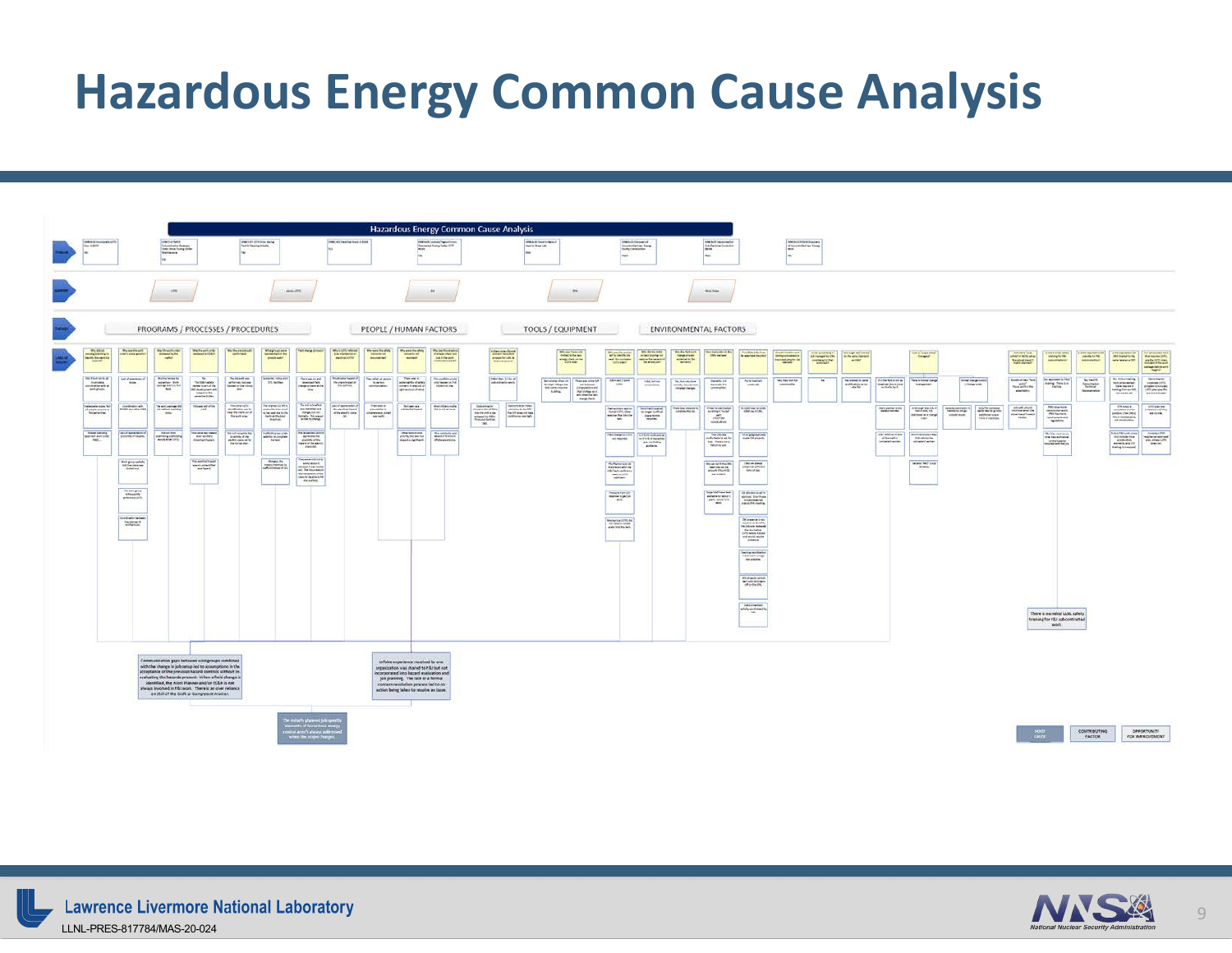#### **Results of the Analysis**

#### ■ Contributing Factors

- Communication gaps between workgroups combined with the change in job setup led to assumptions in the acceptance of the previous hazard controls without reevaluating the hazards present. When a field change is identified, the Work Planner and/or ES&H is not always involved in F&I work. There is an over reliance on Skill of the Craft or Competent Worker.
- Offsite experience received by one organization was shared to F&I but not incorporated into hazard evaluations and job planning. The lack of a formal concern resolution process led to no action being taken to resolve an issue.

#### ■ Root Cause

— The initially planed job specific elements of hazardous energy control aren't always addressed when the scope changes.

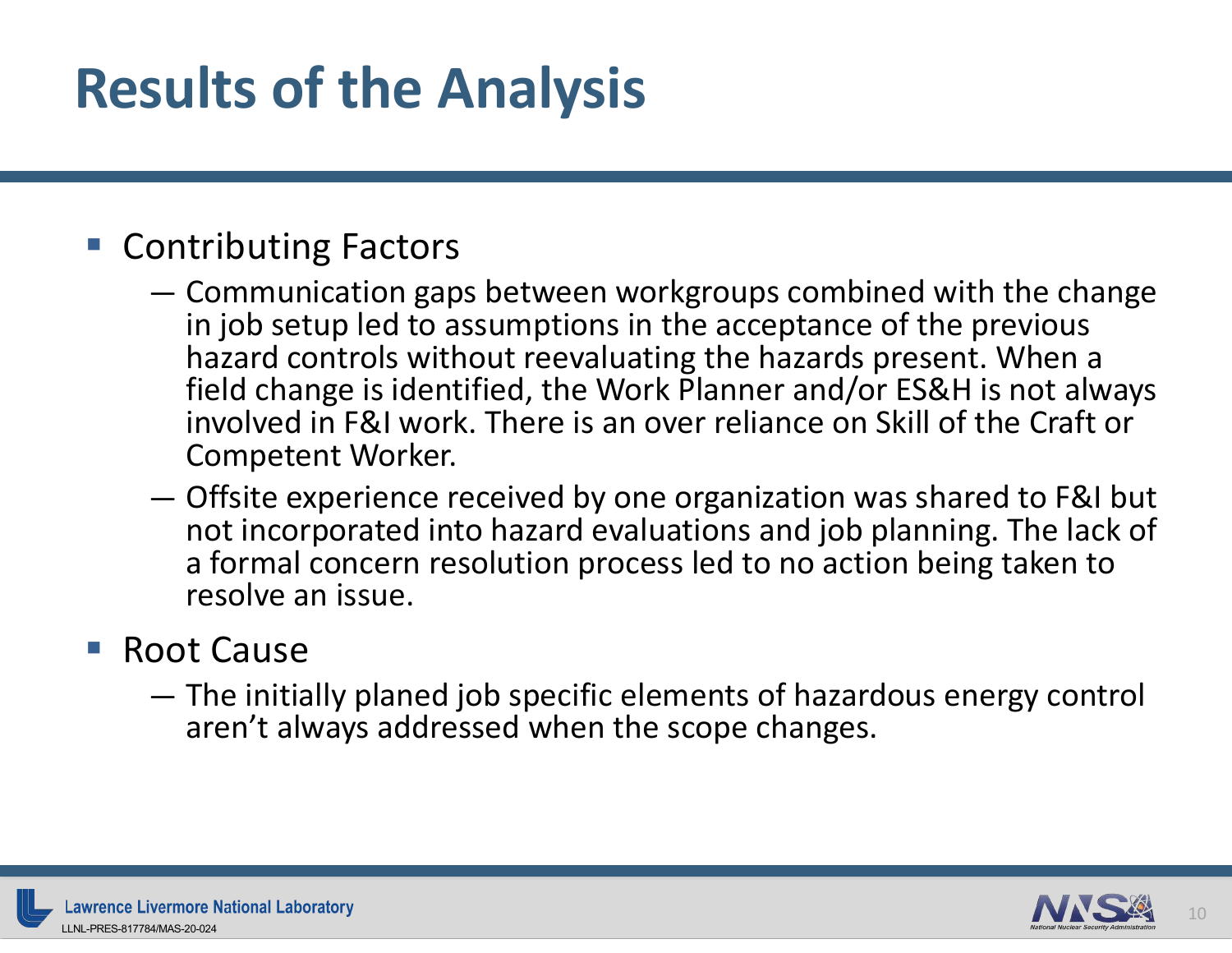# **Successes and Challenges**



11

**Lawrence Livermore National Laboratory** LLNL-PRES-817784/MAS-20-024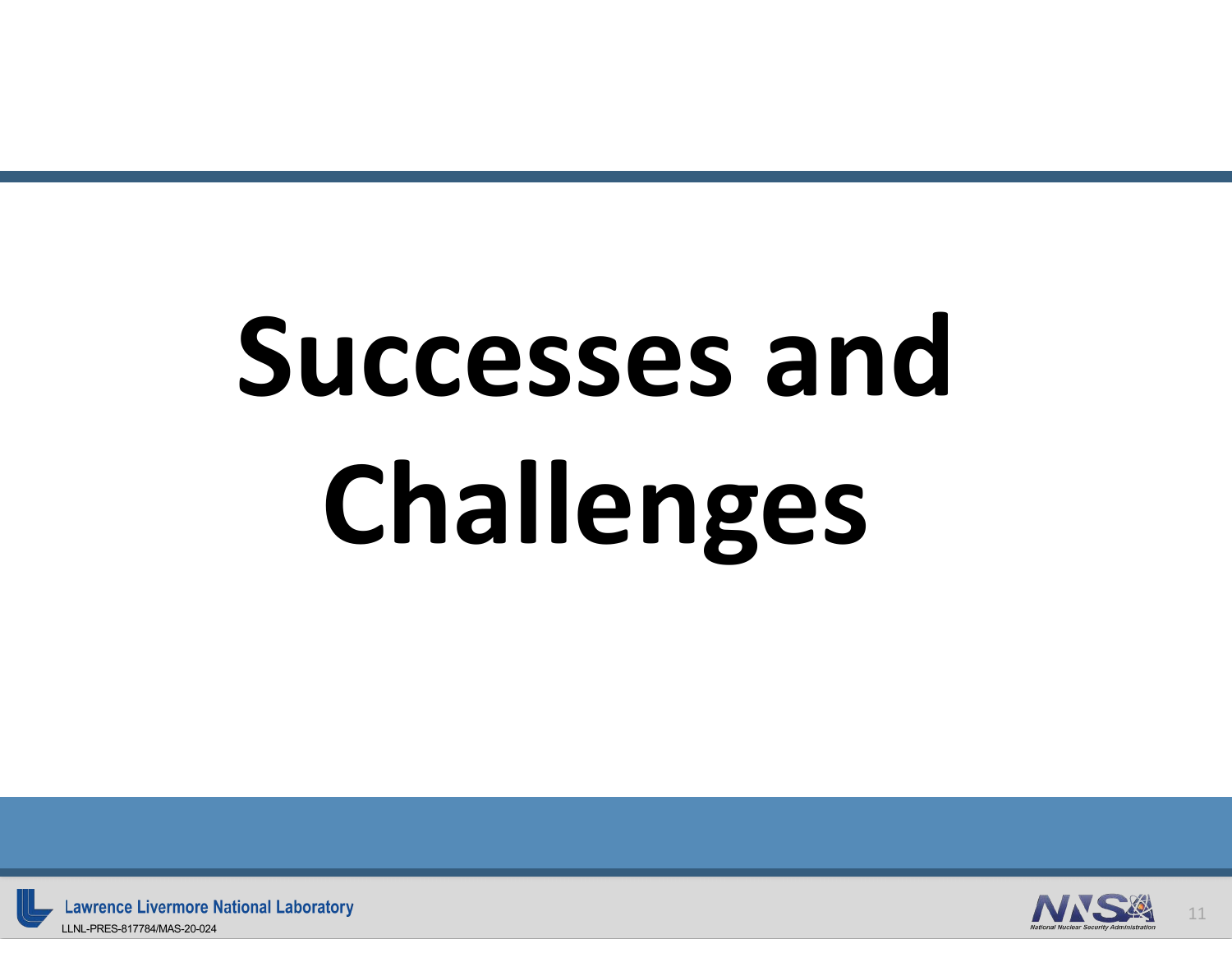### **LLNL Experience with BlueDragon™**

- How efficient was the process compared to previous efforts (resources savings)
	- Time savings and quicker response
	- Brought groups in for more meaningful discussions
	- Adaptable to multiple situations (events, issues, common cause)
- How effective was the process compared to previous efforts (identifying the deeper issues)
	- Process could be used by the less experienced analysts
	- Worker safety and health as well as security events
	- Quickly came to the ACs
	- Ready to continue to RC if necessary
	- Easily presentable to large audience



12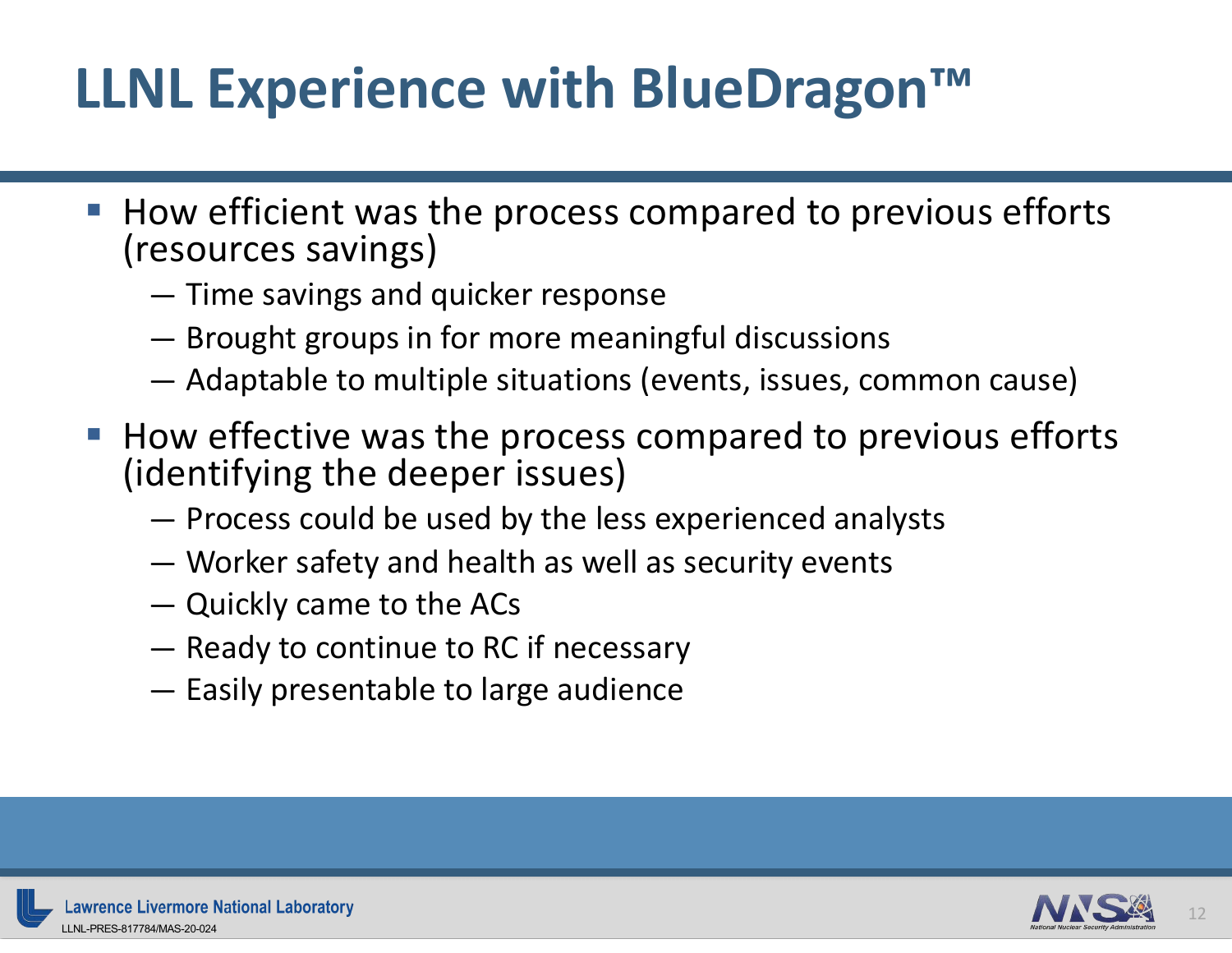## **LLNL Challenges with BlueDragon™**

- Small cadre trained at this time.
	- Two classes now held on-site with the second class being in January. Most people unable to implement prior to shelter in place changing the entire workforce.
	- Currently reliance on MAS group; performance or encourage
- Ongoing challenges
	- Trained investigators are hesitant to change and continue to try ti blend the old and new processes. Audience looks for the old Barrier Chart and Change Analysis Table
	- Managers are wanting reports in the old format, so we end up backfitting the results; very time consuming
	- People key to the event are being assigned to the teams and not available to be interviewed.
	- Virtual work environment poses unique challenges